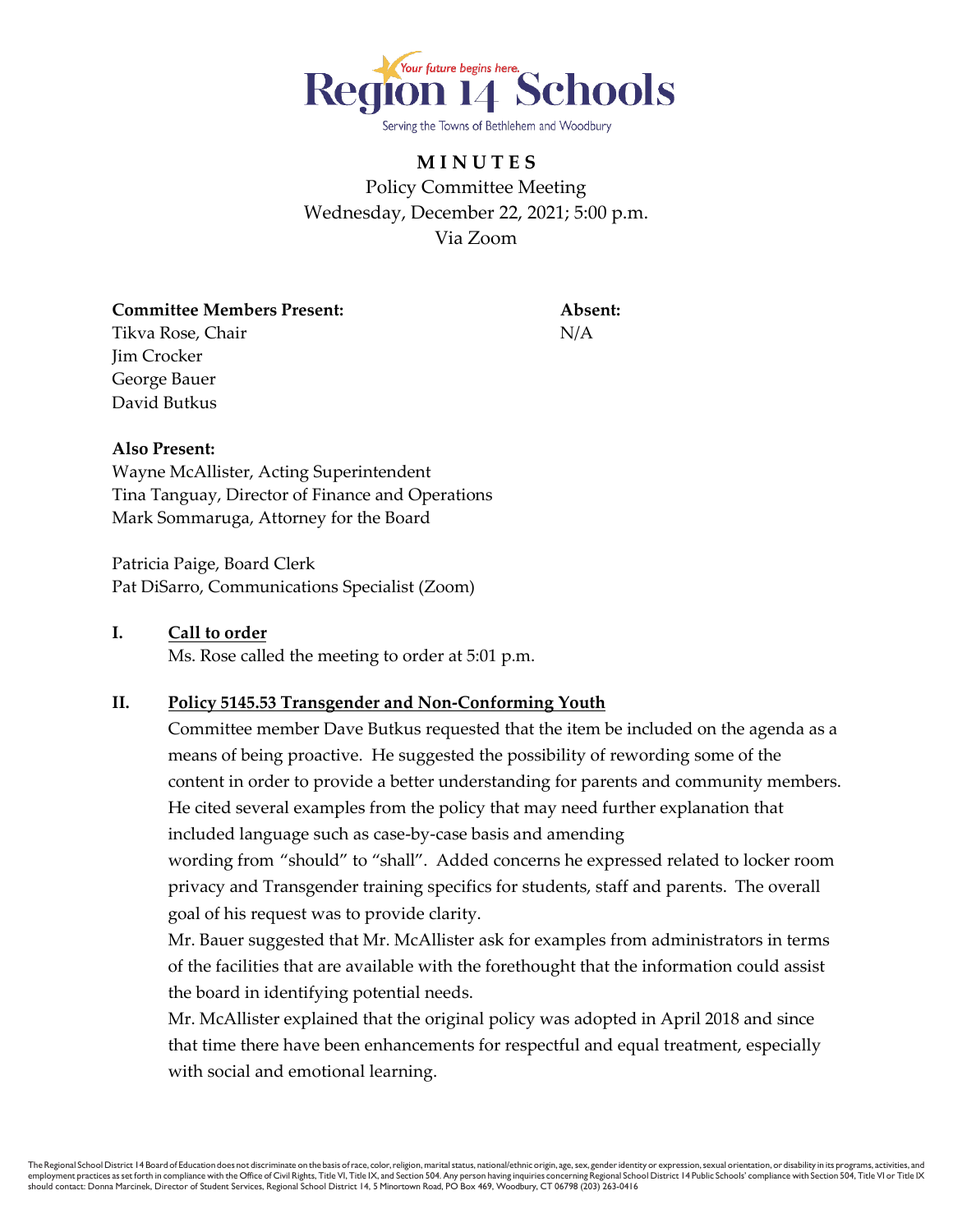He plans to meet with Ms. Marcinek, the Director of Student Services, and Attorney Mark Sommaruga to work on updating the policy after which, he will bring back to the committee for further review.

### **III. Covid 19 Policy/Screen and Stay**

It was communicated to the board that a number of community members have inquired as to whether or not the district participates in Screen and Stay, an initiative that addresses quarantine procedures offered to districts as a means to keep students in school. Region 14 did not "opt in", but rather remains flexible in order to take advantage of the measures afforded by Screen and Stay. To lessen or avoid confusion with regards to the district's participation position, Mr. Bauer suggested a status update on the Covid landing page of the school's website.

On December 10, the Pomperaug Health District issued their Covid 19 recommendations for schools, which was to pause Screen and Stay based on the increase in the positivity rates. This information was validated by data that Mr. McAllister had assembled and offered to the board.

Attorney Mark Sommaruga mentioned that the CDC may soon be announcing new guidance on quarantines, which may or may not simplify the process and lesson some of the burdens placed on nurses, who are feeling overwhelmed.

### **V. School Visitors**

Mr. McAllister shared the board's desire to allow visitors back in the buildings, but at a time that the positivity rate decreases, which currently stands at nearly 9%. There is a desire to give people a sense of normalcy.

Mr. McAllister will bring the topic to the Admin Council meeting on Wednesday, January 5<sup>th</sup> where he will survey each grade level administrator on what their vision for visitors might look like and then present his findings back to the committee; discussions onthresholds can also be had. It was noted that not all staff share the same perspective on allowing visitors back into the classroom; there are some that have expressed concerns; how might those fears be taken into consideration.

### **VI. CIAC Policy**

Guidance was issued by the Department of Public Health and then by the CIAC having a different set of protocols for students who are vaccinated, versus students who are not vaccinated. The most controversial aspect allows districts the option for vaccinated students to participate in certain sports without a mask, while participating in that sport. The Ellington School District was in opposition stating that this was discriminatory and would disclose the vaccination status of the players. The DPH and CSDE disagreed, that it wasn't a violation of public privacy law, but rather parent choice.